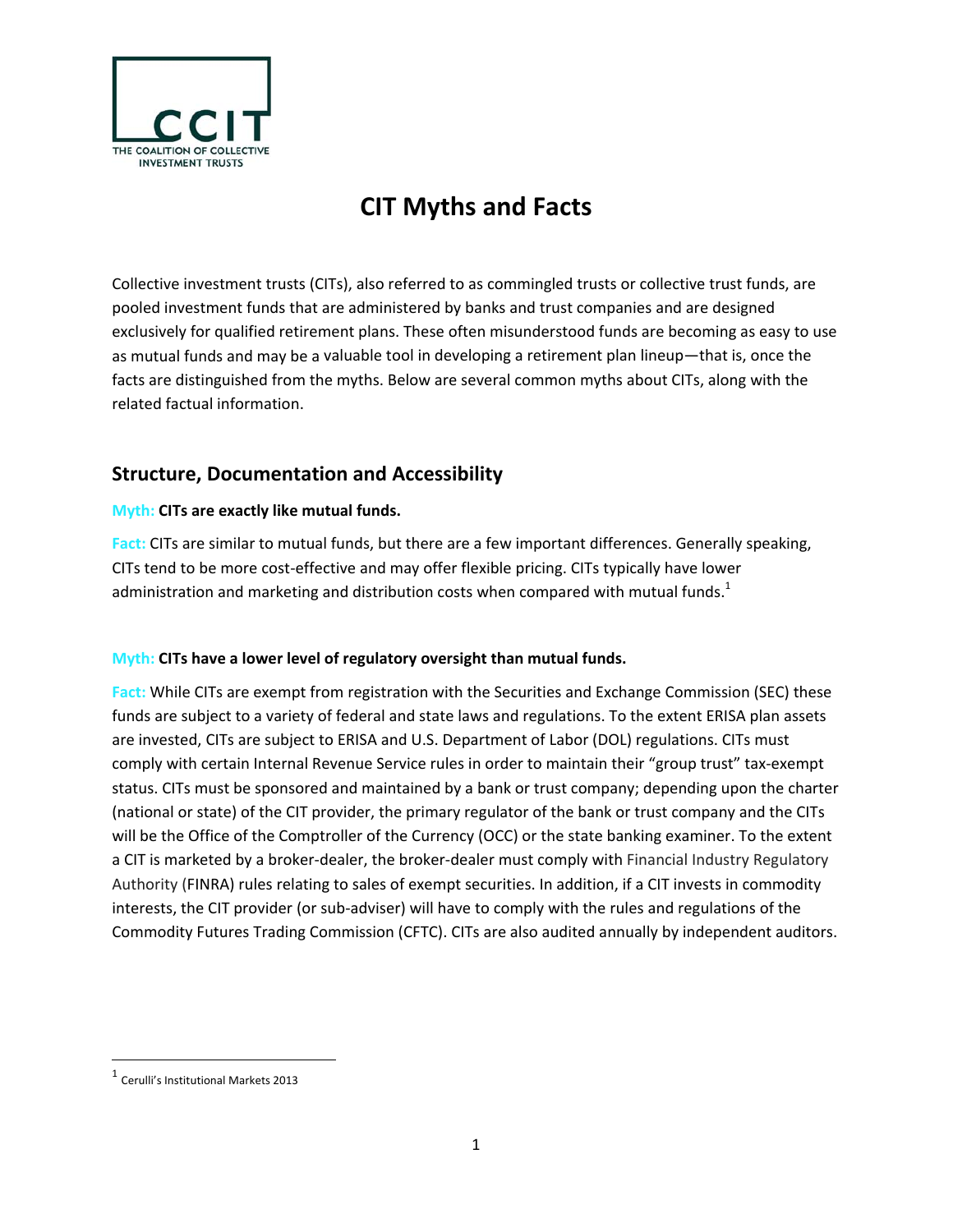# **Myth: CITs don't have any documents like a mutual fund prospectus, so the investor cannot make an informed decision.**

**Fact:** CITs are not registered with the SEC and therefore, unlike mutual funds, are not required to prepare prospectuses. A CIT is established and governed by its Declaration of Trust, which sets forth the fund's terms and conditions (e.g., investor eligibility, valuations, subscriptions and redemptions). Most CIT providers also prepare a fund offering document, which may be called a Fund Disclosure, Fund Description or Statement of Characteristics that further describes, among other things, the fund's material terms, investment objective and strategy, policies, fees/expenses and risk characteristics. These documents are designed to provide similar information to that which an investor would find in a mutual fund prospectus.

# Myth: CITs are not broadly available on recordkeeping platforms, making it difficult to add a CIT to a **plan's investment lineup.**

Fact: Most CITs are now traded on Fund/SERV<sup>®</sup>, the industry standard for processing and settling mutual fund transactions offered by the National Securities Clearing Corporation (NSCC), making them easy for recordkeepers to include on their platform alongside mutual funds. Many recordkeeping platforms have multiple CITs available, so a plan sponsor has the flexibility to offer the best possible vehicle for plan participants.

#### **Myth: CITs have high account minimums, making them only available to large plan sponsors.**

**Fact:** Some CITs may have a higher minimum investment amount than a typical mutual fund, but other CITs have very small minimum investment amounts (especially if traded through Fund/SERV $\degree$ ). For those CITs that do have higher minimums, recordkeepers may offer omnibus structures, making it possible for small and medium‐sized plans to access CITs with few or no minimum investment requirements.

#### **Myth: Very few plans are eligible to use CITs.**

**Fact:** Many types of retirement plans can invest in CITs, including plan types such as 401(k), profit‐ sharing, pension, stock bonus, thrift, money-purchase, governmental retirement, cash balance and certain Puerto Rico retirement plans. Under certain circumstances, CITs may accept investments from church plans.

#### **Myth: CITs aren't always daily traded, so they're not appropriate for DC plans.**

**Fact:** Historically, this may have been true. Today, the vast majority of CIT providers offer daily traded, daily priced funds.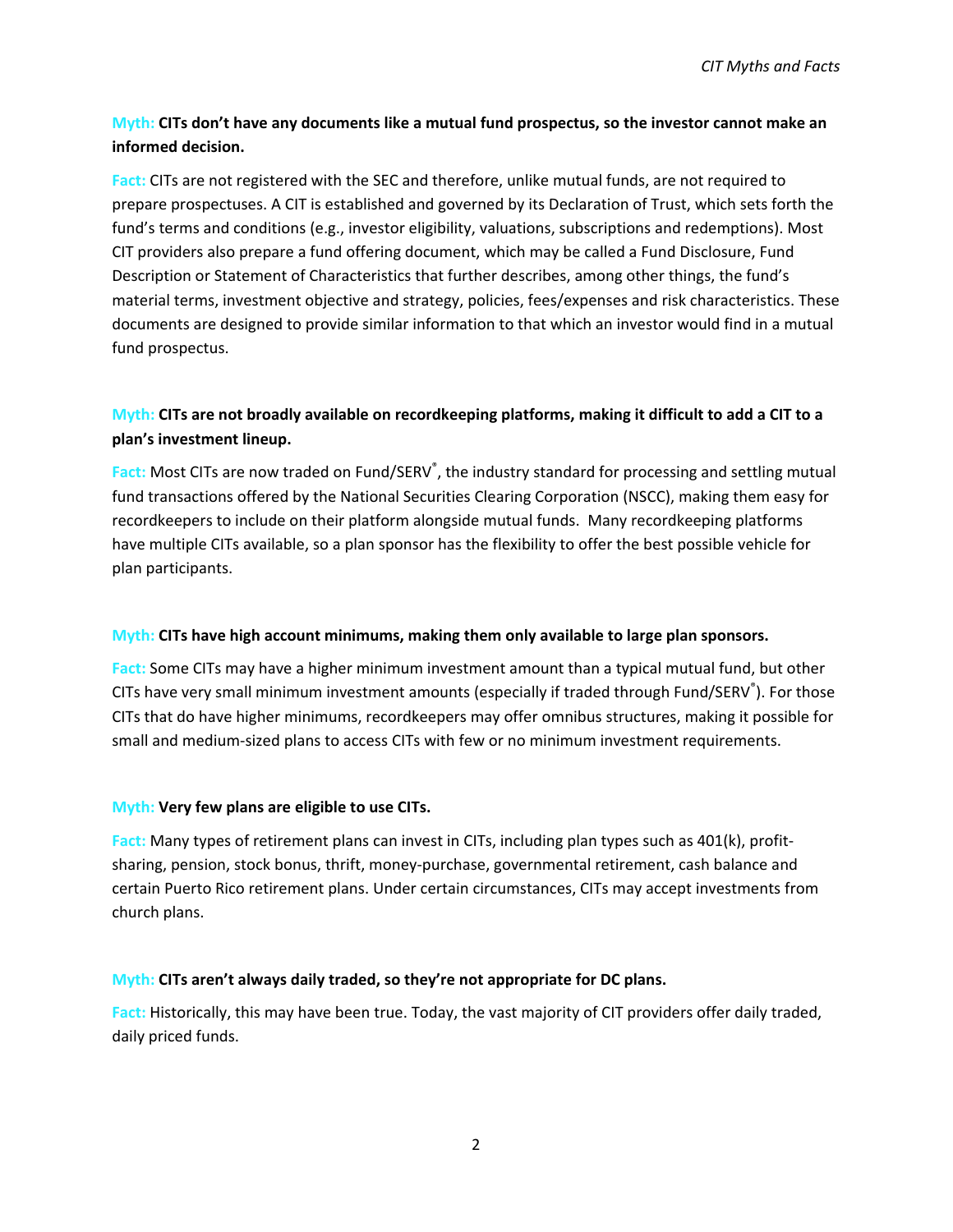#### **Myth: CITs offer a limited selection of asset classes.**

**Fact:** CITs are now available in a wide variety of asset classes, both passively and actively managed, including domestic equity, international equity, fixed income, stable value and alternatives. Additionally, CITs have become popular in glide path/target‐date funds (TDFs).

#### **Myth: Large plans prefer separate accounts.**

**Fact:** Many large plans prefer CITs over separate accounts to escape the added administration necessary to maintain a separate account. Separate accounts may also incur additional legal costs associated with the review and negotiation of required documents, such as ISDA master agreements, sub-custodian and futures agreements.

### **Fees**

#### **Myth: CITs are more expensive than mutual funds.**

**Fact:** On average, CIT fees can be 25 to 40 basis points less than mutual fund fees.<sup>2</sup> CITs typically have lower administration and marketing and distribution costs as compared with mutual funds. These features often result in cost savings for the CIT which are then passed on to plan sponsors and participants.

# **Myth: Many plans require fee flexibility, such as revenue sharing, which is only available in mutual funds.**

**Fact:** Many CIT providers now offer a variety of fee structures that are included in the net asset value (NAV) of each share: zero revenue sharing, a certain amount of revenue sharing or custom revenue sharing, allowing plan sponsors to customize the payment of fees based on the specific needs of their plan. Additionally, a plan may negotiate management fees on certain types of share classes.

#### **Myth: Fees for CITs aren't as transparent as mutual funds.**

**Fact:** With the release of the DOL mandatory disclosure requirements for retirement plan sponsors under ERISA section 408(b)(2), CIT providers prepare all necessary disclosures regarding the services being performed, as well as compensation (both direct and indirect). A CIT provider should also furnish recordkeepers with the disclosure information needed to communicate to participants as required under ERISA section 404(a)(5), in addition to quarterly reports detailing fees and expenses.

 $2$  Ignites: CITs: A Cheaper Option Many Sponsors Ignore, July 1, 2013